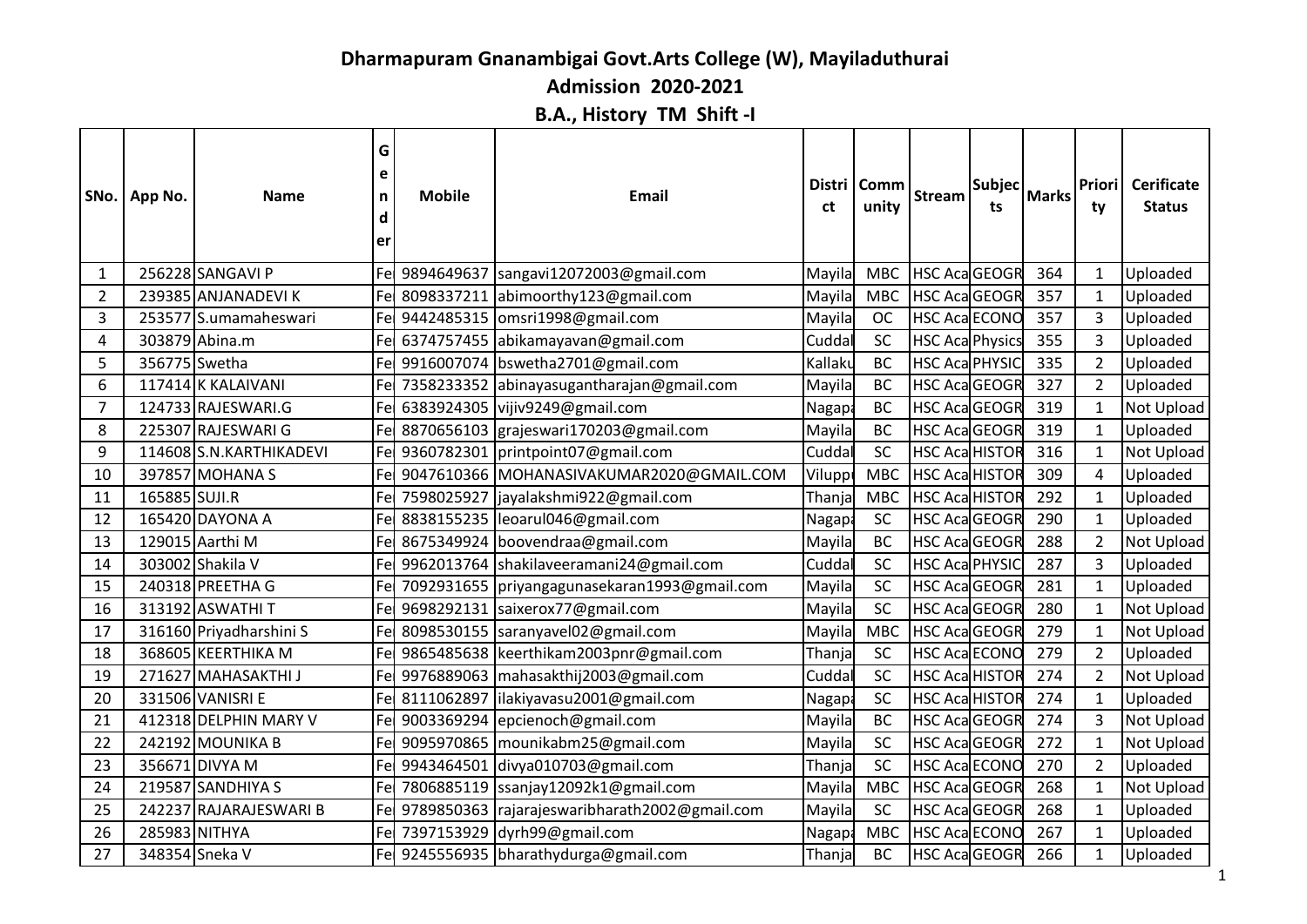|    | SNo.   App No. | <b>Name</b>           | G<br>e<br>n<br>d<br>er | <b>Mobile</b> | Email                                        | ct      | Distri   Comm<br>unity | Stream                | Subjec <br>ts | Marks | <b>Priori</b><br>ty | <b>Cerificate</b><br><b>Status</b> |  |
|----|----------------|-----------------------|------------------------|---------------|----------------------------------------------|---------|------------------------|-----------------------|---------------|-------|---------------------|------------------------------------|--|
| 28 |                | 400340 SANTHIYA S     |                        |               | Fel 9943136265  santhiyasankar2020@gmail.com | Mayila  | <b>DNC</b>             | <b>HSC AcaGEOGR</b>   |               | 266   | -1                  | <b>Not Upload</b>                  |  |
| 29 |                | 243458 Shalini N      | Fe                     |               | 9361569472  shalini.n1743@gmail.com          | Mayila  | <b>MBC</b>             | <b>HSC AcaGEOGR</b>   |               | 262   | $\overline{2}$      | Uploaded                           |  |
| 30 |                | 372110 PREETHA T      | Fe                     |               | 7639441808 preethaanandu2003@gmail.com       | Mayila  | <b>MBC</b>             | <b>HSC AcaGEOGR</b>   |               | 259   | $\mathbf{1}$        | Uploaded                           |  |
| 31 |                | 164158 Meenatchi      | Fe                     |               | 9865850321   meenatchi162003@gmail.com       | Cuddal  | <b>MBC</b>             | HSC AcaGEOGR          |               | 258   | $\mathbf{1}$        | Uploaded                           |  |
| 32 | 384505 ABI E   |                       | Fel                    |               | 7539970021 abi021003@gmail.com               | Thanja  | <b>MBC</b>             | <b>HSC Aca PHYSIC</b> |               | 257   |                     | <b>Not Upload</b>                  |  |
| 33 |                | 234695 SANdHIYA S     | Fe                     |               | 9566467532 sandhiya2003sandy@gmail.com       | Nagapa  | SC                     | <b>HSC AcaGEOGR</b>   |               | 256   | -1                  | Not Upload                         |  |
| 34 |                | 372359 Barkavi V      | Fe                     |               | 9952500366 barkavi2003@gmail.com             | Mayila  | SC                     | <b>HSC Aca HISTOR</b> |               | 255   | $\overline{2}$      | <b>Not Upload</b>                  |  |
| 35 |                | 253460 Bhuvaneshwari  | Fe                     |               | 9500595788 bhuvaneshwari262003@gmail.com     | Nagapa  | <b>MBC</b>             | <b>HSC Aca ECONC</b>  |               | 251   | -1                  | Uploaded                           |  |
| 36 | 247697 Suba R  |                       | Fe                     |               | 6381301334 subaram234@gmail.com              | Mayila  | SC                     | HSC AcaGEOGR          |               | 250   | $\mathbf{1}$        | <b>Not Upload</b>                  |  |
| 37 | 370472 PRIYA P |                       |                        |               | Fel 8524853381   priya100403@gmail.com       | Thanja  | SC                     | <b>HSC Aca ECONO</b>  |               | 248   | 3                   | Not Upload                         |  |
| 38 |                | 278251 VITHYA S       | Fe                     |               | 9585754756 vithya2907s@gmail.com             | Tiruvar | <b>MBC</b>             | <b>HSC AcaGEOGR</b>   |               | 247   | 2                   | Uploaded                           |  |
| 39 |                | 321942 VINOTHINI K    | Fe                     |               | 8098904531 vijaybiotech2001@gmail.com        | Nagapa  | SC                     | <b>HSC Aca HISTOR</b> |               | 247   | 3                   | Uploaded                           |  |
| 40 |                | 246571 SIVARANJANI R  | Fe                     |               | 8098558298 sivaranjanir1823@gmail.com        | Mayila  | SC                     | HSC AcaGEOGR          |               | 246   | $\mathbf 1$         | Not Upload                         |  |
| 41 |                | 289944 Rajalakshmi K  | Fe                     |               | 9943810107   kumarrajalakshmi001@gmail.com   | Ariyalu | <b>BC</b>              | <b>HSC Aca PHYSIC</b> |               | 245   | 11                  | Uploaded                           |  |
| 42 |                | 356267 NITHYA R       | Fel                    |               | 8608607109 selvamia52@gmail.com              | Mayila  | <b>MBC</b>             | <b>HSC AcaGEOGR</b>   |               | 245   | $\overline{2}$      | Uploaded                           |  |
| 43 |                | 389206 Keerthana      | Fe                     |               | 9942789107   keerthana13603@gmail.com        | Cudda   | SC                     | HSC Aca PHYSIC        |               | 244   | 4                   | Uploaded                           |  |
| 44 | 250050 ABI B   |                       | Fe                     |               | 9976520521 abibalub2003@gmail.com            | Mayila  | <b>MBC</b>             | <b>HSC AcaGEOGR</b>   |               | 241   | -1                  | Uploaded                           |  |
| 45 |                | 303721 THAMARAI M     | Fel                    |               | 9047192136 thamarai2002@gmail.com            | Mayila  | SC                     | HSC AcaGEOGR          |               | 241   | 4                   | Not Upload                         |  |
| 46 |                | 423970 SUWETHA E      | Fe                     |               | 7094436529 cthamizhanban94@gmail.com         | Mayila  | SC                     | HSC Aca PHYSIC        |               | 239   | 4                   | Uploaded                           |  |
| 47 |                | 284714 ABINAYA A      | Fel                    | 9843438221    | abinayaanbu1608@gmail.com                    | Mayila  | SC                     | <b>HSC AcaGEOGR</b>   |               | 236   | 3                   | Uploaded                           |  |
| 48 |                | 286823 SIVASANKARI P  | Fel                    |               | 9788786383 SIVASANKARIP04@GMAIL.COM          | Ariyalu | SC                     | <b>HSC Aca PHYSIC</b> |               | 236   | -1                  | Uploaded                           |  |
| 49 |                | 400255 Anitha R       | Fe                     | 9976478387    | anitharajama07@gmail.com                     | Tiruvar | <b>MBC</b>             | <b>HSC AcaGEOGR</b>   |               | 234   | 2                   | Uploaded                           |  |
| 50 | 376222 Durga I |                       | Fe                     | 7867854857    | suganthi609110@gmail.com                     | Mayila  | SC                     | HSC AcaGEOGR          |               | 231   | $\mathbf{1}$        | Not Upload                         |  |
| 51 |                | 295709 Mariyammal V   | Fe                     |               | 8098585343   mariyammalj03@gmail.com         | Thanja  | <b>MBC</b>             | <b>HSC Aca HISTOR</b> |               | 229   |                     | Uploaded                           |  |
| 52 |                | 314624 VAISHNAVI G    |                        |               | Fe 8870467054 erikiniyan@gmail.com           | Tiruvar | <b>BC</b>              | HSC Aca PHYSIC        |               | 229   | 4                   | Uploaded                           |  |
| 53 |                | 250151 RASITHA J      |                        |               | Fel 9965727977  yuvanranjith776@gmail.com    | Tiruvar | <b>SC</b>              | HSC Aca ECONO 228     |               |       |                     | Not Upload                         |  |
| 54 |                | 316775 VARSHA S       |                        |               | Fel 9003780171   mathan560m@gmail.com        | Ariyalu | <b>MBC</b>             | <b>HSC Aca PHYSIC</b> |               | 228   |                     | Uploaded                           |  |
| 55 |                | 419242 Gnanasundari G |                        |               | Fe 9790312764 gnana5071@gmail.com            | Cuddal  | <b>MBC</b>             | HSC Aca PHYSIC        |               | 228   | $\overline{2}$      | Not Upload                         |  |
| 56 |                | 244409 THENMOZHI B    | Fe                     |               | 6383002189   manicctv5@gmail.com             | Mayila  | SC                     | HSC AcaGEOGR          |               | 227   | -1                  | Not Upload                         |  |
| 57 |                | 314184 MADHAVI P      |                        |               | Fel 8220961275 durga.karthidk1984@gmail.com  | Tiruvar | <b>MBC</b>             | <b>HSC Aca PHYSIC</b> |               | 224   | 4                   | Uploaded                           |  |
| 58 |                | 229097 ABARNA D       |                        |               | Fel 6382165456 vigneshraji15@gmail.com       | Mayila  | SC                     | HSC Aca HISTOR 221    |               |       | $\overline{2}$      | Uploaded                           |  |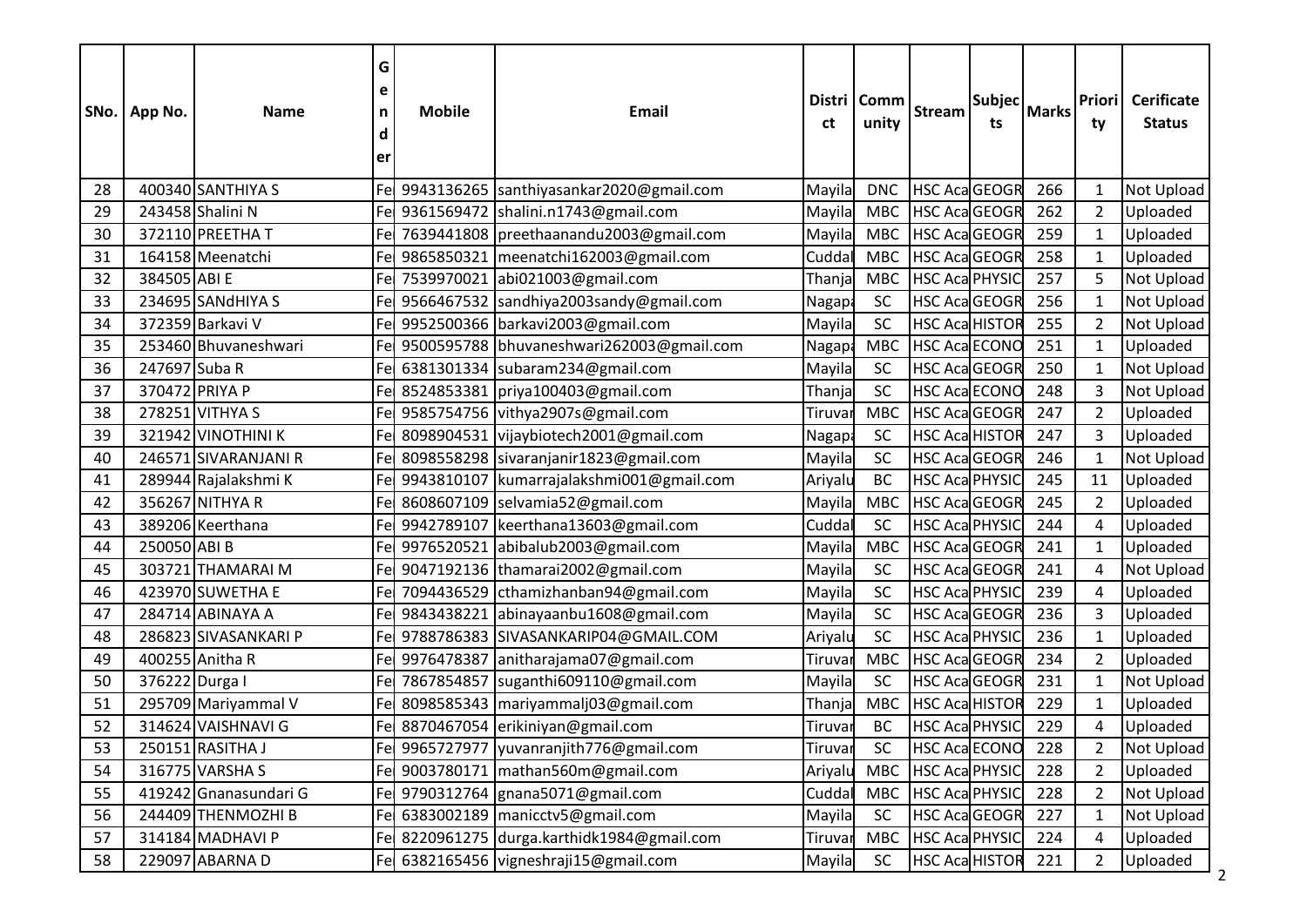|    | SNo.   App No. | <b>Name</b>            | G<br>e<br>n<br>d<br>er | <b>Mobile</b> | Email                                           | ct      | Distri   Comm<br>unity | Stream                     | Subjec<br>ts | Marks | <b>Priori</b><br>ty | <b>Cerificate</b><br><b>Status</b> |
|----|----------------|------------------------|------------------------|---------------|-------------------------------------------------|---------|------------------------|----------------------------|--------------|-------|---------------------|------------------------------------|
| 59 |                | 369795 SOWNTHARYA S    |                        | Fe 8525838767 | sowntharya02052003@gmail.com                    | Nagapa  | <b>SC</b>              | <b>HSC Aca HISTOR</b>      |              | 220   | $\overline{2}$      | Not Upload                         |
| 60 |                | 236945 Sangamithirai K | Fel                    |               | 8667834588  sgrakarthikeyan1991@gmail.com       | Mayila  | <b>MBC</b>             | <b>HSC Aca PHYSIC</b>      |              | 217   | 2                   | Not Upload                         |
| 61 |                | 251646 Aberame G K     | Fe                     |               | 7695976940 ganeshkumar78972@gmail.com           | Mayila  | BC                     | <b>HSC AcaGEOGR</b>        |              | 217   | 3                   | Not Upload                         |
| 62 |                | 305609 LAKSHMI R       | Fel                    |               | 7094657576 lakshmikala035@gmail.com             | Mayila  | <b>MBC</b>             | <b>HSC AcaGEOGR</b>        |              | 217   | $\mathbf{1}$        | Uploaded                           |
| 63 |                | 400991 MONIKA R        |                        |               | Fe 9843205028   rmonika 250802@gmail.com        | Mayila  | <b>MBC</b>             | <b>HSC Aca ECONO</b>       |              | 216   |                     | Uploaded                           |
| 64 |                | 220866 BHUVANESWARI A  |                        |               | Fel 9486830715 buvianbu2002@gmail.com           | Mayila  | <b>MBC</b>             | <b>HSC AcaGEOGR</b>        |              | 214   | $\overline{2}$      | Uploaded                           |
| 65 |                | 288095 SHAMILI R       | Fel                    |               | 7397195484 rajinishamili001@gmail.coom          | Ariyalu | <b>SC</b>              | HSC Aca PHYSIC             |              | 214   | 11                  | Uploaded                           |
| 66 |                | 294981 Gayathri U      | Fel                    | 7397643279    | gayatheiuthaya2020@gmail.com                    | Cuddal  | SC                     | <b>HSC Aca ECONC</b>       |              | 214   | 3                   | Not Upload                         |
| 67 |                | 375562 AGALYA A        | Fel                    |               | 7373128059 agalyaanbu2020@gmail.com             | Mayila  | <b>SC</b>              | <b>HSC AcaGEOGR</b>        |              | 213   | $\overline{2}$      | <b>Not Upload</b>                  |
| 68 | 375996 Sona R  |                        |                        |               | Fel 9585449913 sonarajini2003@gmail.com         | Nagapa  | SC                     | <b>HSC Aca PHYSIC</b>      |              | 213   | $\overline{2}$      | <b>Not Upload</b>                  |
| 69 |                | 224948 MALARKODI S     |                        | Fe 9585686397 | malarkodis2020@gmail.com                        | Mayila  | <b>MBC</b>             | <b>HSC Aca HISTOR</b>      |              | 212   | -1                  | Uploaded                           |
| 70 |                | 252751 Suvathi R       |                        |               | Fel 9159275732 suvathikomal@gmail.com           | Mayila  | <b>MBC</b>             | <b>HSC Aca ECONO</b>       |              | 212   | 3                   | Uploaded                           |
| 71 |                | 360691 SUBALAKSHMIS    |                        |               | Fel 9659876668 subalakshmis155@gmail.com        | Thanja  | <b>MBC</b>             | <b>HSC Aca HISTOR</b>      |              | 212   | $\mathbf 1$         | Uploaded                           |
| 72 |                | 176203 K.nivetha       |                        |               | Fel 9698146632   nive@gmail.com                 | Tiruvar | <b>SC</b>              | <b>HSC Aca HISTOR</b>      |              | 211   | $\mathbf{1}$        | <b>Not Upload</b>                  |
| 73 |                | 231942 AGALYA S        |                        |               | Fel 6382165456 agalyas2020@gmail.com            | Mayila  | <b>SC</b>              | <b>HSC Aca HISTOR</b>      |              | 211   | $\overline{2}$      | Uploaded                           |
| 74 |                | 250585 RASHIKA         |                        |               | Fel 9585912268  rashika123@gmail.com            | Mayila  | SC                     | <b>HSC Aca HISTOR</b>      |              | 211   | -1                  | <b>Not Upload</b>                  |
| 75 |                | 387887 SWETHA R        |                        |               | Fel 9150168304   madhanchandrasekar01@gmail.com | Mayila  | <b>SC</b>              | HSC AcaGEOGR               |              | 211   | 2                   | Uploaded                           |
| 76 |                | 191755 Manimozhi       | Fel                    |               | 7094087299 mozhim291@gmail.com                  | Mayila  | SC                     | <b>HSC AcaGEOGR</b>        |              | 210   | $\overline{2}$      | Uploaded                           |
| 77 |                | 250123 Jayalakshmi M   |                        |               | Fel 9698231824  jayalakshmikomal@gmail.com      | Mayila  | SC                     | <b>HSC Aca ECONO</b>       |              | 209   | 5                   | <b>Not Upload</b>                  |
| 78 |                | 354948 KEERTHIKA G     |                        |               | Fel 9345396916 karthikrajraj866@gmail.com       | Nagap:  | SC                     | <b>HSC AcaGEOGR</b>        |              | 209   | -1                  | <b>Not Upload</b>                  |
| 79 |                | 275388 PAVITHRA P      |                        |               | Fe 8760209473 POOPAVITHRA2002@GMAIL.COM         | Mayila  | SC                     | <b>HSC Aca HISTOR</b>      |              | 208   | 2                   | Uploaded                           |
| 80 |                | 248711 R Pavithra      |                        |               | Fel 7639146835  pavipavtihra@gmail.com          | Mayila  | <b>MBC</b>             | <b>HSC Aca HISTOR</b>      |              | 206   | 3                   | Not Upload                         |
| 81 |                | 416831 SANGAVI V       |                        |               | Fel 9751061635  sangaviv22092002@gmail.com      | Nagap:  | SC                     | <b>HSC Aca GEOGR</b>       |              | 206   | $\overline{2}$      | Not Upload                         |
| 82 |                | 312685 SUBASHINI V     | Fel                    |               | 8940417043 subashini032003@gmail.com            | Tiruvar | <b>SC</b>              | <b>HSC AcaGEOGR</b>        |              | 205   |                     | Not Upload                         |
| 83 |                | 386659 MANIMEKAI K     |                        |               | Fel 8220287665 abimani@gmail.com                | Mayila  | <b>SC</b>              | <b>HSC Aca HISTOR</b>      |              | 205   | 6                   | <b>Not Upload</b>                  |
| 84 |                | 105904 Rajeswari S     |                        |               | Fe 9842773753  samyrajeswari7@gmail.com         | Mayila  |                        | MBC HSC Aca HISTOR 204     |              |       | 3                   | Uploaded                           |
| 85 |                | 128724 Kalpana S       |                        |               | Fe 9442431324 kalphna2002@gmail.com             | Cuddal  | <b>BC</b>              | HSC Aca PHYSIC             |              | 204   |                     | Uploaded                           |
| 86 |                | 353321 Varsha E        |                        |               | Fel 9688967818   ksathish 21051998@gmail.com    | Mayila  | SC                     | <b>HSC Aca HISTOR</b>      |              | 204   | $\overline{2}$      | Uploaded                           |
| 87 |                | 420777 ABITHA B        |                        |               | Fel 8883444122 lakshaykrishna0297@gmail.com     | Tiruvar | <b>SC</b>              | <b>HSC Aca PHYSIC</b>      |              | 204   | $\overline{2}$      | Uploaded                           |
| 88 |                | 404698 Dhivya T        |                        |               | Fel 9688419573 akm.dhivya2003@gmail.com         | Ariyalu | <b>MBC</b>             | <b>HSC Aca PHYSIC</b>      |              | 203   | 3                   | Uploaded                           |
| 89 |                | 331335 LAKSHMI         |                        |               | Fe 9443051314   maduralakshmi 04@gmail.com      |         |                        | Tiruvar MBC HSC Aca HISTOR |              | 202   | 2                   | Not Upload                         |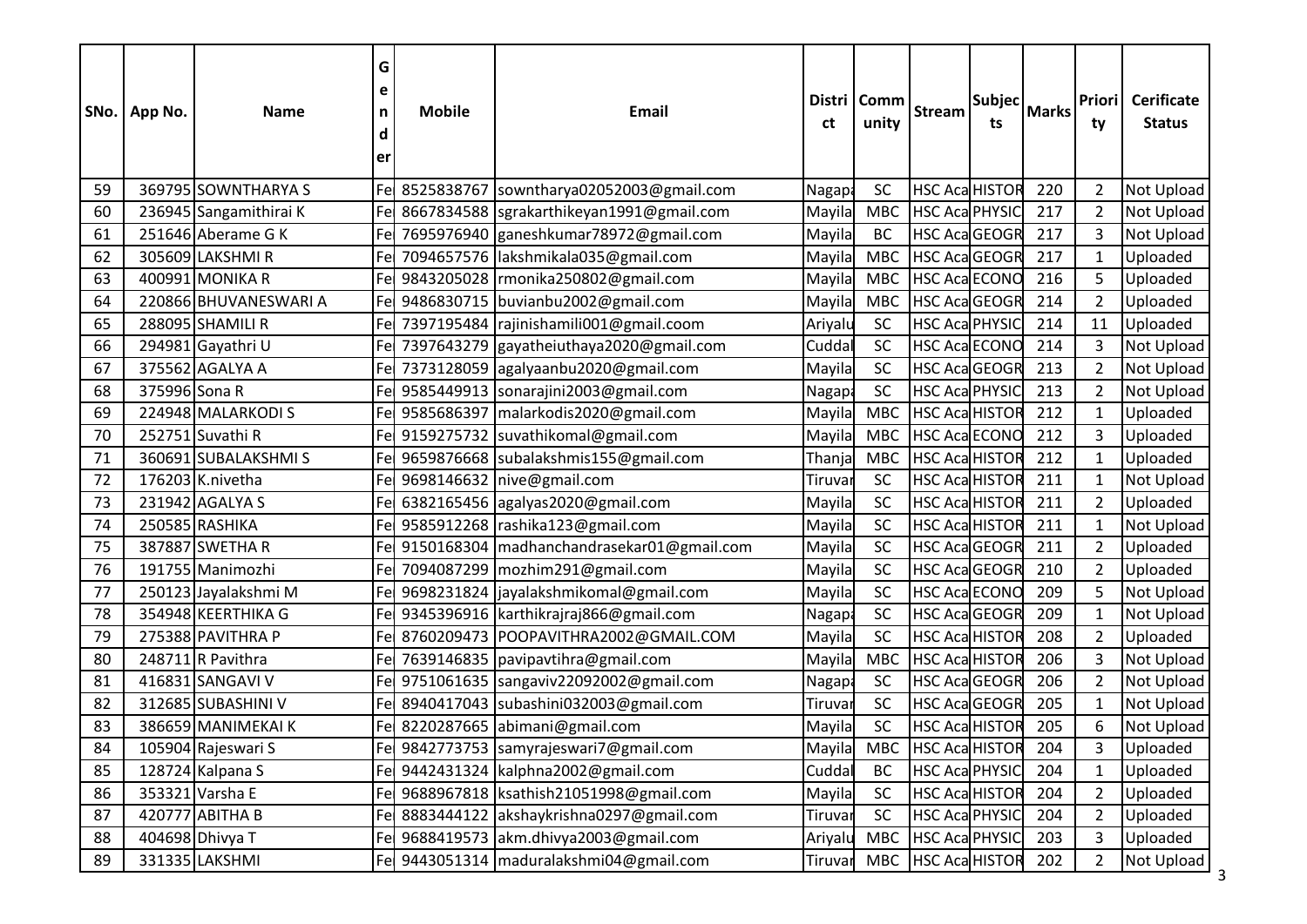|     | SNo.   App No. | <b>Name</b>             | G<br>e<br>n<br>d<br>er | <b>Mobile</b> | Email                                           | ct      | Distri   Comm<br>unity | <b>Stream</b>         | Subjec <br>ts | Marks | <b>Priori</b><br>ty | <b>Cerificate</b><br><b>Status</b> |
|-----|----------------|-------------------------|------------------------|---------------|-------------------------------------------------|---------|------------------------|-----------------------|---------------|-------|---------------------|------------------------------------|
| 90  |                | 345013 Vijayalakshmi    |                        |               | Fe 8525909368 csraj316@gmail.com                | Cudda   | <b>MBC</b>             | HSC Aca PHYSIC        |               | 202   | 3                   | Uploaded                           |
| 91  |                | 354599 SANGAVI R        |                        | Fe 9443679467 | sangavi151002@gmail.com                         | Mayila  | <b>MBC</b>             | <b>HSC Aca HISTOR</b> |               | 202   | -1                  | Not Upload                         |
| 92  |                | 369755 PRIYADHARSHINI S |                        |               | Fel 9659257741   meenumeena11008@gmail.com      | Mayila  | SC                     | <b>HSC AcaGEOGR</b>   |               | 202   | $\overline{2}$      | Uploaded                           |
| 93  |                | 394591 Vanisri B        |                        |               | Fel 9345217618   meenaely@gmail.com             | Nagapa  | <b>SC</b>              | <b>HSC AcaGEOGR</b>   |               | 200   | $\overline{2}$      | <b>Not Upload</b>                  |
| 94  |                | 288501 GANGADEVI R      |                        |               | Fe 9677808860   nvlharish4@gmail.com            | Thanja  | <b>MBC</b>             | <b>HSC Aca ECONO</b>  |               | 198   | -1                  | <b>Not Upload</b>                  |
| 95  |                | 322122 NARMATHA R       |                        | Fe 9715957839 | rameshnarma03@gmail.com                         | Tiruvar | <b>MBC</b>             | HSC Aca PHYSIC        |               | 198   | -1                  | Not Upload                         |
| 96  |                | 388005 MENAKA K         |                        | Fe 8189930015 | menakakarunanithi2002@gmail.com                 | Mayila  | <b>SC</b>              | <b>HSC Aca PHYSIC</b> |               | 198   | 2                   | Not Upload                         |
| 97  | 306121 KAVIYA  |                         |                        | Fe 9524349797 | klkaviya2002@gmail.com                          | Mayila  | SC                     | <b>HSC AcaGEOGR</b>   |               | 197   | $\overline{2}$      | Uploaded                           |
| 98  |                | 229744 Mathibazhini     |                        |               | Fe 9865188533   mathibazhini 2002@gmail.com     | Nagapa  | <b>MBC</b>             | <b>HSC Aca PHYSIC</b> |               | 195   | $\overline{2}$      | <b>Not Upload</b>                  |
| 99  |                | 312693 SANGEETHA S      |                        |               | Fel 9025561669 bhuvanaias2000@gmail.com         | Tiruvar | <b>MBC</b>             | HSC Aca PHYSIC        |               | 195   | 3                   | Uploaded                           |
| 100 |                | 242379 MEENA P          |                        |               | Fel 7639148694   meenaparasu2003@gmail.com      | Nagap:  | SC                     | <b>HSC AcaGEOGR</b>   |               | 194   | -1                  | <b>Not Upload</b>                  |
| 101 |                | 311271 MALINI E         |                        | Fe 8270152631 | malini092003@gmail.com                          | Tiruvar | SC                     | <b>HSC AcaGEOGR</b>   |               | 194   |                     | Not Upload                         |
| 102 | 314744 Sajina  |                         |                        |               | Fel 9626219560 sajinad658@gmail.com             | Nagapa  | BC                     | <b>HSC Aca Geogra</b> |               | 194   | $\mathbf 1$         | Not Upload                         |
| 103 |                | 332830 KALAIVANI K      |                        |               | Fel 9751710348 kalaivanik2902@gmail.com         | Mayila  | <b>MBC</b>             | <b>HSC Aca HISTOR</b> |               | 194   | -1                  | Uploaded                           |
| 104 |                | 383348 KARTHIKA M       |                        |               | Fel 9345404873 karthikamahendiran@gmail.com     | Tiruvar | <b>SC</b>              | <b>HSC Aca PHYSIC</b> |               | 194   | 3                   | Uploaded                           |
| 105 |                | 295782 Sumathi S        |                        |               | Fe 8012306199 sumathisowndarajan14@gmail.com    | Tiruvar | SC                     | <b>HSC AcaGEOGR</b>   |               | 193   | -1                  | Uploaded                           |
| 106 | 315116 Nisha   |                         |                        | Fe 9500808974 | karthiksundarammmt@gmail.com                    | Nagapa  | <b>MBC</b>             | <b>HSC Aca HISTOR</b> |               | 193   | 9                   | Uploaded                           |
| 107 |                | 356089 JEEVITHA         | Fel                    |               | 6369831205 jeevitha27032003@gmail.com           | Nagapa  | SC                     | <b>HSC Aca PHYSIC</b> |               | 193   | $\overline{2}$      | Uploaded                           |
| 108 |                | 284899 Rajasri B        | Fel                    |               | 8608049075 rajasribharathi14@gmail.com          | Tiruvar | <b>MBC</b>             | <b>HSC AcaGEOGR</b>   |               | 192   | $\overline{2}$      | Uploaded                           |
| 109 |                | 363597 MONISHA          | Fel                    | 9894241431    | mugesh271997@gmail.com                          | Viluppi | <b>SC</b>              | <b>HSC Aca PHYSIC</b> |               | 192   | $\overline{2}$      | Uploaded                           |
| 110 |                | 387657 MANOPRIYA M      |                        |               | Fel 8270160153   manopriya051202@gmail.com      | Thanja  | SC                     | <b>HSC Aca ECONO</b>  |               | 192   | 3                   | Uploaded                           |
| 111 |                | 395032 Rajakala. R      | Fel                    |               | 7550339400 vinithvk2003@gmail.com               | Nagapa  | SC                     | <b>HSC Aca PHYSIC</b> |               | 191   | -1                  | Uploaded                           |
| 112 |                | 338788 SUSHMITHA.G      |                        |               | Fe 9344050220 sushmithaganapathi@gmailo.com     | Thanja  | <b>MBC</b>             | <b>HSC Aca HISTOR</b> |               | 190   | $\overline{2}$      | Uploaded                           |
| 113 |                | 226634 Kaviya S         | Fel                    |               | 6369502243 kaviyaselvam795@gmail.com            | Nagapa  | <b>BC</b>              | <b>HSC Aca HISTOR</b> |               | 189   | 4                   | Uploaded                           |
| 114 |                | 283857 PARIMALA         |                        |               | Fe 9345808386  snparimala2002@gmail.com         | Mayila  | <b>SC</b>              | <b>HSC AcaGEOGR</b>   |               | 189   |                     | Uploaded                           |
| 115 |                | 330522 JAYASRIS         |                        |               | Fe 8760862061   jayasringr03@gmail.com          | Mayila  | BC                     | HSC Aca ECONO 189     |               |       |                     | Not Upload                         |
| 116 |                | 392430 GEETHA           |                        |               | Fe 9688881893 geetharmyd@gmail.com              | Mayila  | <b>MBC</b>             | <b>HSC Aca HISTOR</b> |               | 189   |                     | Not Upload                         |
| 117 |                | 231587 MADHUMITHA S     |                        |               | Fe 9943175218   madhumithasambath2004@gmail.com | Mayila  | SC                     | <b>HSC AcaGEOGR</b>   |               | 188   | $\mathbf 1$         | Not Upload                         |
| 118 |                | 411843 Varshini         |                        |               | Fel 9566994906 anandraj1274@gmail.com           | Cuddal  | BC                     | <b>HSC Aca PHYSIC</b> |               | 188   | -1                  | Uploaded                           |
| 119 |                | 407425 Kaveri K         |                        |               | Fe 9047165709 kaverikolanchi2020@gmail.com      | Cuddal  | <b>SCA</b>             | HSC Aca PHYSIC        |               | 187   |                     | Uploaded                           |
| 120 |                | 353605 Ishwarya N       |                        |               | Fel 9487900912   nishwarya2003@gmail.com        | Nagapa  | SC                     | HSC AcaGEOGR          |               | 186   | 1                   | Not Upload                         |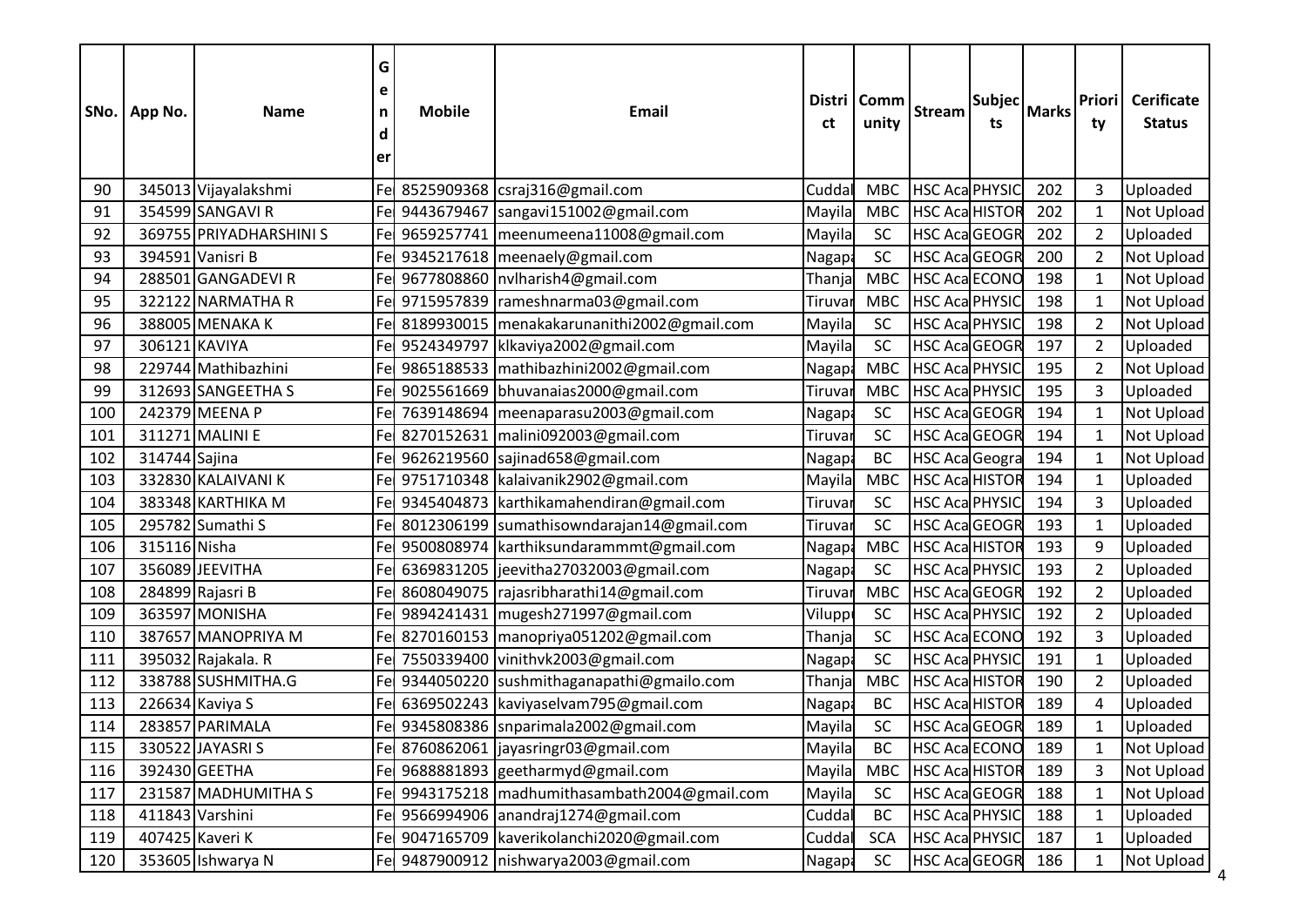|     | SNo.   App No. | <b>Name</b>             | G<br>e<br>n<br>d<br>er | <b>Mobile</b> | <b>Email</b>                                    | ct             | Distri   Comm<br>unity | Stream                 | Subjec <br>ts | Marks | Priori<br>ty   | Cerificate<br><b>Status</b> |
|-----|----------------|-------------------------|------------------------|---------------|-------------------------------------------------|----------------|------------------------|------------------------|---------------|-------|----------------|-----------------------------|
| 121 |                | 398979 SHOBANA M        |                        |               | Fe 8056478027 shobanam210503@gmail.com          | Thanja         | SC                     | <b>HSC Aca PHYSIC</b>  |               | 186   | 3              | <b>Not Upload</b>           |
| 122 |                | 215162 Santhiya         | Fe                     |               | 6374033092  www.vijayakumar508@gmail.com        | Cudda          | <b>SC</b>              | <b>HSC Aca PHYSIC</b>  |               | 185   | 2              | Not Upload                  |
| 123 |                | 233970 Suvitha B        | Fe                     |               | 7603876501 suvitha374@gmail.com                 | Ariyalu        | <b>MBC</b>             | HSC Aca PHYSIC         |               | 185   | 3              | Uploaded                    |
| 124 |                | 228765 Nivetha T        | Fe                     |               | 8526845573   nivethat03@gmail.com               | Nagapa         | SC                     | <b>HSC Aca HISTOR</b>  |               | 184   | -1             | Uploaded                    |
| 125 |                | 321519 ISWARIYA M       |                        |               | Fel 9123540471  praveenb5698@gmail.com          | Cudda          | <b>MBC</b>             | <b>HSC Aca PHYSIC</b>  |               | 184   | $\overline{2}$ | Uploaded                    |
| 126 |                | 387268 NIVETHA P        |                        |               | Fel 8189930015 Inivethaprabakaran2002@gmail.com | Mayila         | SC                     | HSC Aca PHYSIC         |               | 184   | 2              | <b>Not Upload</b>           |
| 127 |                | 280254 Abinaya I        | Fe                     |               | 6374830480 liabinayakomal@gmail.com             | Mayila         | <b>SC</b>              | <b>HSC Aca PHYSIC</b>  |               | 183   | 5              | <b>Not Upload</b>           |
| 128 |                | 309014 ABIRAMI P        | Fe                     |               | 8489177570 aakashdce2000@gmail.com              | Mayila         | <b>BC</b>              | HSC Aca PHYSIC         |               | 183   | 6              | Uploaded                    |
| 129 |                | 333651 Tamilaha Arasi C | Fe                     |               | 6369112658 tamilchandrasekaran2003@gmail.com    | Mayila         | SC                     | HSC Aca PHYSIC         |               | 183   | 5              | Uploaded                    |
| 130 |                | 393717 NIVETHA R        | Fe                     |               | 6380203076   nivethars 297@gmail.com            | Mayila         | <b>MBC</b>             | HSC AcaGEOGR           |               | 183   |                | <b>Not Upload</b>           |
| 131 |                | 362054 KANISHA K        |                        |               | Fe 9943426047 kkanisha564@gmail.com             | <b>Nagapa</b>  | <b>SC</b>              | <b>HSC AcaGEOGR</b>    |               | 182   | 2              | Uploaded                    |
| 132 |                | 407966 ABIRAMI          | Fe                     | 7598545221    | abiramibalu2002kodiyalam@gmail.com              | Thanja         | <b>MBC</b>             | <b>HSC Aca Physics</b> |               | 182   | 2              | Uploaded                    |
| 133 |                | 409377 DHESANAYAGI D    | Fe                     |               | 8940462170 dhesanayagi@gmail.com                | Cuddal         | SC                     | <b>HSC Aca PHYSIC</b>  |               | 182   | $\overline{4}$ | Uploaded                    |
| 134 |                | 327313 Praveena S       | Fe                     |               | 6384847973   pravesakthi03@gmail.com            | Nagapa         | SC                     | <b>HSC Aca History</b> |               | 181   | -1             | Not Upload                  |
| 135 |                | 182396 ABITHA S         | Fe                     |               | 9655384421 abithasundharam@gmail.com            | <b>Nagapa</b>  | <b>MBC</b>             | <b>HSC Aca PHYSIC</b>  |               | 180   | $\overline{2}$ | <b>Not Upload</b>           |
| 136 |                | 291327 VINOTHA S        |                        |               | Fe 9751486327 sasikumarsasi07093@gmail.com      | Mayila         | SC                     | <b>HSC Aca HISTOR</b>  |               | 180   | 2              | Uploaded                    |
| 137 |                | 413956 LAKSHMI K        |                        |               | Fe 9786732689 kanthavellakshmi@gmail.com        | Mayila         | <b>MBC</b>             | <b>HSC Aca HISTOR</b>  |               | 180   | -1             | Not Upload                  |
| 138 |                | 243722 PARVATHI B       |                        |               | Fe 9942364149 parvathi05062003@gmail.com        | Nagapa         | BC                     | <b>HSC Aca HISTOR</b>  |               | 179   | $\mathbf 1$    | Uploaded                    |
| 139 |                | 271615 Selvanayagi R    | Fe                     |               | 9003873510 sundariselvi04@gmail.com             | Nagap:         | <b>MBC</b>             | <b>HSC Aca PHYSIC</b>  |               | 179   | 3              | Not Upload                  |
| 140 |                | 316676 PAVITHRA R       | Fe                     |               | 9047279783  pavi090403@gmail.com                | Thanja         | SC                     | <b>HSC Aca ECONC</b>   |               | 179   | 3              | Uploaded                    |
| 141 |                | 221692 SHALINI R        | Fel                    |               | 9597819471 saravanansanjai254@gmail.com         | Ariyalu        | SC                     | <b>HSC Aca PHYSIC</b>  |               | 178   | 6              | Uploaded                    |
| 142 |                | 260288 THAMILVANI M     | Fe                     |               | 9659340386 ezhilvendan94@gmail.com              | Mayila         | SC                     | <b>HSC Aca PHYSIC</b>  |               | 178   | 2              | Not Upload                  |
| 143 |                | 334217 SARANYA J        | Fe                     |               | 9626649637 rajasindhu443@gmail.com              | Mayila         | SC                     | <b>HSC AcaGEOGR</b>    |               | 178   | 3              | Not Upload                  |
| 144 |                | 387134 RANJANI B        | Fe                     |               | 8754300436 rajkumarboominathan@gmail.com        | Nagapa         | <b>MBC</b>             | <b>HSC Aca HISTOR</b>  |               | 178   | 3              | Not Upload                  |
| 145 |                | 406872 RAMYA S          |                        |               | Fel 9791890311  ramyamani032003@gmail.com       | Cuddal         | <b>SC</b>              | HSC AcaGEOGR           |               | 177   | $\overline{2}$ | <b>Not Upload</b>           |
| 146 |                | 198294 S.abisha         |                        |               | Fe 8056820947 ajithkumar82688@gmail.com         | Mayila         | <b>SC</b>              | HSC Aca HISTOR 176     |               |       | $\mathbf{1}$   | Uploaded                    |
| 147 | 221401 RAMYA   |                         |                        |               | Fel 8220327631 lakshmiramya2002@gmail.com       | Mayila         | SC                     | HSC AcaGEOGR 175       |               |       |                | Uploaded                    |
| 148 |                | 260453 ArulDEVI         |                        |               | Fe 9361205892 darul1305@gmail.com               | Ariyalu        | <b>MBC</b>             | HSC Aca HISTOR 175     |               |       | $\mathbf{3}$   | Not Upload                  |
| 149 |                | 384159 AKSHAYA          |                        |               | Fel 9345362643 akshayashanmugam470@gmail.com    | <b>Tiruvar</b> | SC                     | HSC Aca ECONO          |               | 175   | $\mathbf{1}$   | Uploaded                    |
| 150 | 389162 KAVIYA  |                         |                        |               | Fe 9751358437 kskaviya2003@gmail.com            | Mayila         | SC                     | HSC Aca HISTOR 175     |               |       | $\mathbf{1}$   | Uploaded                    |
| 151 |                | 174393 Sugapriya R      |                        |               | Fe 9159438796 sugapriya01052003@gmail.com       | Nagapa         | SC                     | HSC Aca HISTOR 174     |               |       | 1              | Not Upload                  |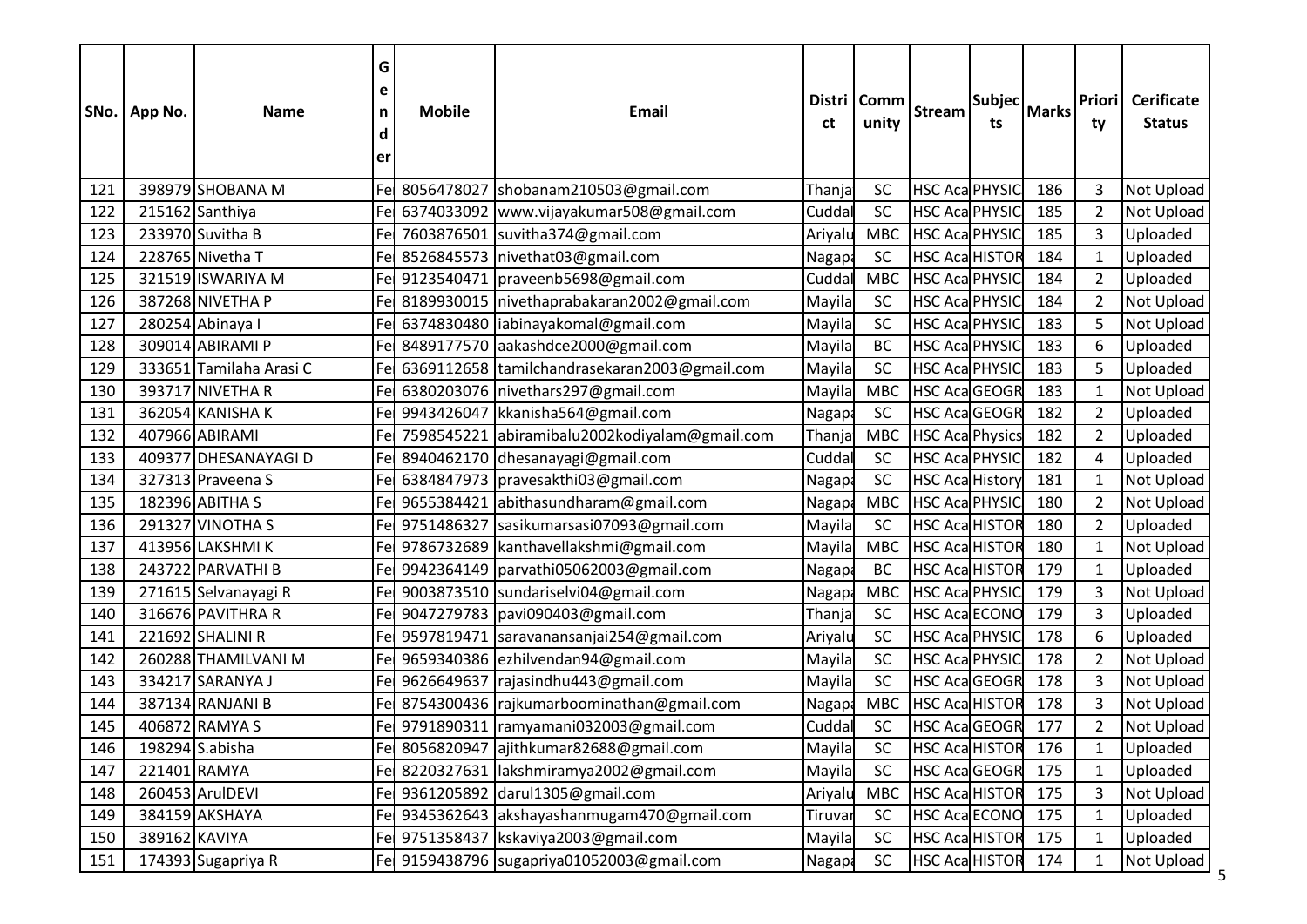|     | SNo.   App No. | <b>Name</b>            | G<br>e<br>n<br>d<br>er | <b>Mobile</b> | Email                                          | ct            | Distri   Comm<br>unity | <b>Stream</b>              | Subjec <br>ts | Marks | Priori<br>ty   | <b>Cerificate</b><br><b>Status</b> |
|-----|----------------|------------------------|------------------------|---------------|------------------------------------------------|---------------|------------------------|----------------------------|---------------|-------|----------------|------------------------------------|
| 152 |                | 277223 Muthazhaki      |                        | Fe 9043137925 | kumarskilltech@gmail.com                       | Nagapa        | SC                     | <b>HSC AcaGEOGR</b>        |               | 174   | $\overline{1}$ | Uploaded                           |
| 153 |                | 282025 M Anusiya       |                        |               | Fel 9865014789   kavivarathan93@gmail.com      | Tiruvar       | SC                     | HSC Aca Physics 173.5      |               |       | 3              | Uploaded                           |
| 154 |                | 117655 Iswarya S       | Fel                    |               | 8220290695  iswarya2222003@gmail.com           | Mayila        | <b>MBC</b>             | <b>HSC Aca HISTOR</b>      |               | 173   | $\mathbf 1$    | Uploaded                           |
| 155 |                | 361802 SANTHIYA V      |                        |               | Fel 9659219374 santhiyav0306@gmail.com         | Ariyalu       | <b>SC</b>              | <b>HSC Aca PHYSIC</b>      |               | 173   | -1             | <b>Not Upload</b>                  |
| 156 |                | 308202 SUBALAKSHMI D   |                        |               | Fel 7550237290 balamuruganba7@gmail.com        | Mayila        | <b>SC</b>              | <b>HSC Aca HISTOR</b>      |               | 172   | -1             | <b>Not Upload</b>                  |
| 157 |                | 423019 ISHWARYA.S      |                        |               | Fel 9787635366 subramaniishwarya2002@gmail.com | Nagap:        | SC                     | <b>HSC AcaGEOGR</b>        |               | 172   | -1             | Uploaded                           |
| 158 |                | 382796 GOWSALYA K      |                        |               | Fel 9345270310 sivapriyasvkmr@gmail.com        | Tiruvar       | <b>SCA</b>             | <b>HSC Aca ECONO</b>       |               | 171   |                | Uploaded                           |
| 159 |                | 391005 Sowndarya       | Fel                    | 8489446647    | sowndaryasankar3@gmail.com                     | Nagapa        | <b>MBC</b>             | HSC Aca PHYSIC             |               | 171   | 6              | Uploaded                           |
| 160 |                | 213190 Rajasri. J      | Fel                    |               | 7708772464 ashiwariya468@gmail.com             | Mayila        | SC                     | <b>HSC Aca HISTOR</b>      |               | 170   |                | Uploaded                           |
| 161 |                | 234135 ATCHAYA R       |                        |               | Fel 9655740478 baranikar@gmail.com             | Nagapa        | SC                     | <b>HSC Aca History</b>     |               | 167   |                | Uploaded                           |
| 162 | 224437 Preethi |                        |                        | Fe 9843327847 | preethinathan2003@gmail.com                    | Mayila        | <b>SC</b>              | <b>HSC Aca HISTOR</b>      |               | 166   | $\overline{1}$ | Uploaded                           |
| 163 |                | 359651 ARIVAZHAKI A    | Fel                    |               | 7094280850 arivazhaki2003@gmail.com            | Cuddal        | SC                     | <b>HSC Aca HISTOR</b>      |               | 162   |                | Uploaded                           |
| 164 |                | 386275 VICHITRA B      |                        |               | Fel 9750404259 vichitra081103@gmail.com        | Mayila        | SC                     | <b>HSC Aca ECONC</b>       |               | 162   | $\overline{2}$ | Not Upload                         |
| 165 |                | 253938 SUBASRI V       | Fel                    |               | 8903817325  subasrivaratharajan2003@gmail.com  | Mayila        | <b>SC</b>              | <b>HSC Aca HISTOR</b>      |               | 161   |                | Not Upload                         |
| 166 |                | 325301 Kaviya M        |                        |               | Fel 9840885224 elangopunitha@yahoo.com         | Nagapa        | SC                     | HSC Aca History            |               | 161   | $\overline{2}$ | <b>Not Upload</b>                  |
| 167 | 230013 Sinduja |                        |                        |               | Fel 9159951229 sinduja20032003@gmail.com       | Nagapa        | <b>MBC</b>             | <b>HSC Aca HISTOR</b>      |               | 159   | 2              | Uploaded                           |
| 168 |                | 199342 V.thulasi       |                        |               | Fel 8610256824 yugeshyuvaraj05@gmail.com       | Tiruval       | SC                     | <b>HSC Aca ECONC</b>       |               | 156   |                | Not Upload                         |
| 169 |                | 404344 AARTHIR         |                        | Fe 9361234112 | aarthi.r150603@gmail.com                       | Cuddal        | <b>MBC</b>             | <b>HSC Aca HISTOR</b>      |               | 156   | 3              | Not Upload                         |
| 170 |                | 174288 Swathi S        | Fel                    |               | 8526329260 swathisenthil46@gmail.com           | Mayila        | <b>BC</b>              | <b>HSC Aca HISTOR</b>      |               | 153   | -1             | Uploaded                           |
| 171 |                | 117192 Abinayasri      | Fel                    | 7867934707    | abinayajothi64@gmail.com                       | Nagap:        | <b>MBC</b>             | <b>HSC Aca HISTOR</b>      |               | 152   | 3              | Uploaded                           |
| 172 |                | 224362 Bhuvaneshwari P |                        | Fe 9600495259 | bhuvana04062003@gmail.com                      | Nagap:        | SC                     | <b>HSC Aca HISTOR</b>      |               | 151   | $\overline{1}$ | Not Upload                         |
| 173 |                | 112338 MATHUMITHA S    |                        | Fe 9443332332 | madhusanth011@gmail.com                        | Thanja        | <b>MBC</b>             | <b>HSC Aca HISTOR</b>      |               | 146   | 2              | Uploaded                           |
| 174 |                | 271948 Arulmozhi M     | Fel                    |               | 8838982194 aravindhkumar481@gmail.com          | Thanja        | <b>SC</b>              | <b>HSC Aca HISTOR</b>      |               | 146   | $\mathbf 1$    | Uploaded                           |
| 175 |                | 376750 ELAYABHARATHI M |                        |               | Fel 8760099605 kanivannanmani2016@gmail.com    | Mayila        | <b>SC</b>              | <b>HSC Aca HISTOR</b>      |               | 146   | 3              | Not Upload                         |
| 176 |                | 303322 JAYAPRATHA P    |                        |               | Fel 6374650647 ljayaprathapeter@gmail.com      | Nagapa        | <b>SC</b>              | <b>HSC Aca HISTOR</b>      |               | 145   | 3              | <b>Not Upload</b>                  |
| 177 | 270158 Aarthi  |                        |                        |               | Fe 9585078101 div200406@gmail.com              | Mayila        |                        | MBC HSC Aca HISTOR 144     |               |       | 3              | Not Upload                         |
| 178 |                | 420908 Vinotha S       |                        |               | Fe 8870718651 subash.sugan992@gmail.com        | Nagapa        | SC                     | HSC Aca HISTOR 143         |               |       |                | Uploaded                           |
| 179 |                | 400605 ATCHAYA S       |                        |               | Fe 9524690596 atchaya2020@gmail.com            | Cuddal        | SC                     | HSC VodBIOLOG 264          |               |       | $\overline{2}$ | <b>Not Upload</b>                  |
| 180 | 123237 VENI M  |                        |                        |               | Fe 6369061746 guruveni13115@gmail.com          | <b>Nagapa</b> | <b>SC</b>              | <b>HSC VodCOMM</b>         |               | 244   |                | <b>Uploaded</b>                    |
| 181 |                | 355362 MEENA T         |                        |               | Fe 7639938019 meenathangasamy2003@gmail.com    | Mayila        | SC                     | <b>HSC VodCOMM</b>         |               | 244   |                | <b>Not Upload</b>                  |
| 182 |                | 279067 Priyangka S     |                        |               | Fel 9600390964 priyangkashankar@gmail.com      |               |                        | Mayila MBC HSC VodCOMM 233 |               |       | $\mathbf{1}$   | Not Upload                         |